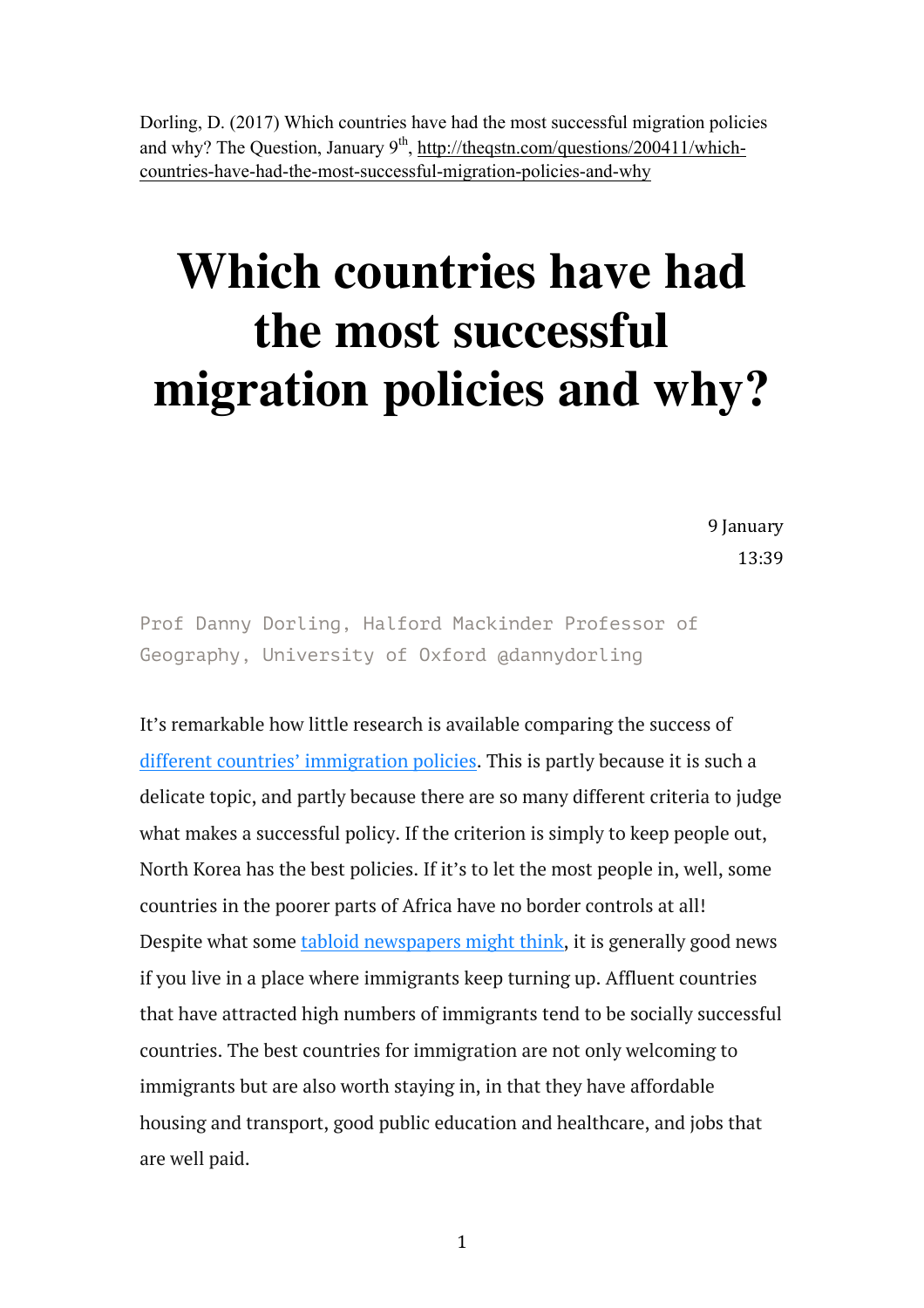*"If you are an immigrant in a low-paid job such as washing dishes, you will be paid three times as much as somebody washing dishes in Britain. Even cleaners in Switzerland can earn the equivalent of €30 per hour."*

For large European countries, the most successful vis-à-vis immigration is Switzerland, where 25 percent of the population are immigrants. This is partly because it's a really strangely shaped country. The most elongated a country is, the more immigrants it will have because more people live right next to it and can easily move in. If Switzerland were a circular shape, its immigration rate would be lower.

However, the real secret of Switzerland's success is that it is very, very economically successful, which attracts migrants and creates work. It's also pretty equitable, which makes it a good place to be an immigrant. If you are an immigrant in a low-paid job such as washing dishes, you will be paid three times as much as somebody washing dishes in Britain. Even cleaners in Switzerland can earn the equivalent of €30 per hour.

Switzerland allows the free movement of Europeans and it occasionally worries about that, but mostly the people there don't complain about immigrants. Again, this is down to the low levels of economic inequality. If people are all being paid similar amounts of money, they don't resent incomers so much – just look at Iceland. Iceland was traditionally a slave society, in that Vikings brought Celtic slaves to the country, but now those two populations have completely integrated. Nobody in Iceland describes themself as a Viking or a Celt!

That's another important measure of successful immigration – how immigrants have fitted in with locals. Historically there have been catastrophic mass immigrations in terms of their effect on the indigenous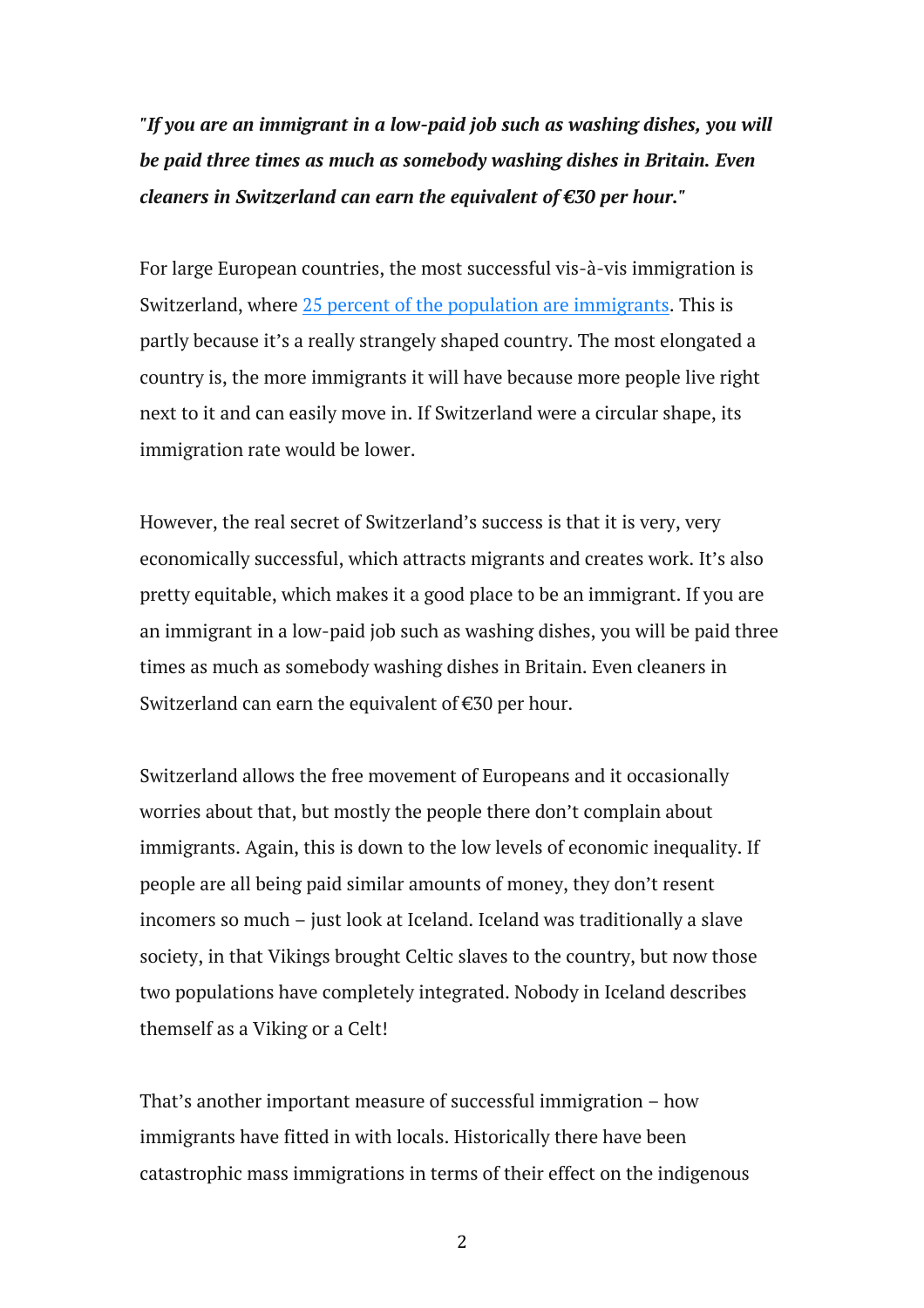population – look at America, where the Native Americans were largely wiped out by the germs of the immigrants, or Australia, where the Aborigines were treated incredibly badly. At least in New Zealand the white immigrants signed a treaty with the Maoris.

In the Americas the most successful country for immigration is Canada. It has been more welcoming to immigrants in recent years than has America because Canadians are better at realising that immigrants are very innovative. They tend to have more get-up-and-go than most people and their children do better at school. In Germany, adult Syrians get exploited and do pretty poor jobs the Germans don't want to do but their kids do well in school and go on to achieve a lot.

The highest percentage of immigrants in the world is in Gulf states such as Qatar, but they are not examples of successful immigration because they are just cheap labour. Immigrants to the Middle East are given very few rights and mortality rates for foreign workers on construction sites are very high.

*"Occasionally far right parties will use immigration as a weapon to try to gain political support but across Europe in recent years support for far right parties has fallen."*

Occasionally far right parties will use immigration as a weapon to try to gain political support but across Europe in recent years support for far right parties has fallen. There are no far right parties worth talking about at all in Spain and Portugal, which is remarkable, as Spain has had huge amounts of immigrants from North Africa. The media make the far right problem sound far worse than it is. Nobody ever writes a story about support for the far right falling!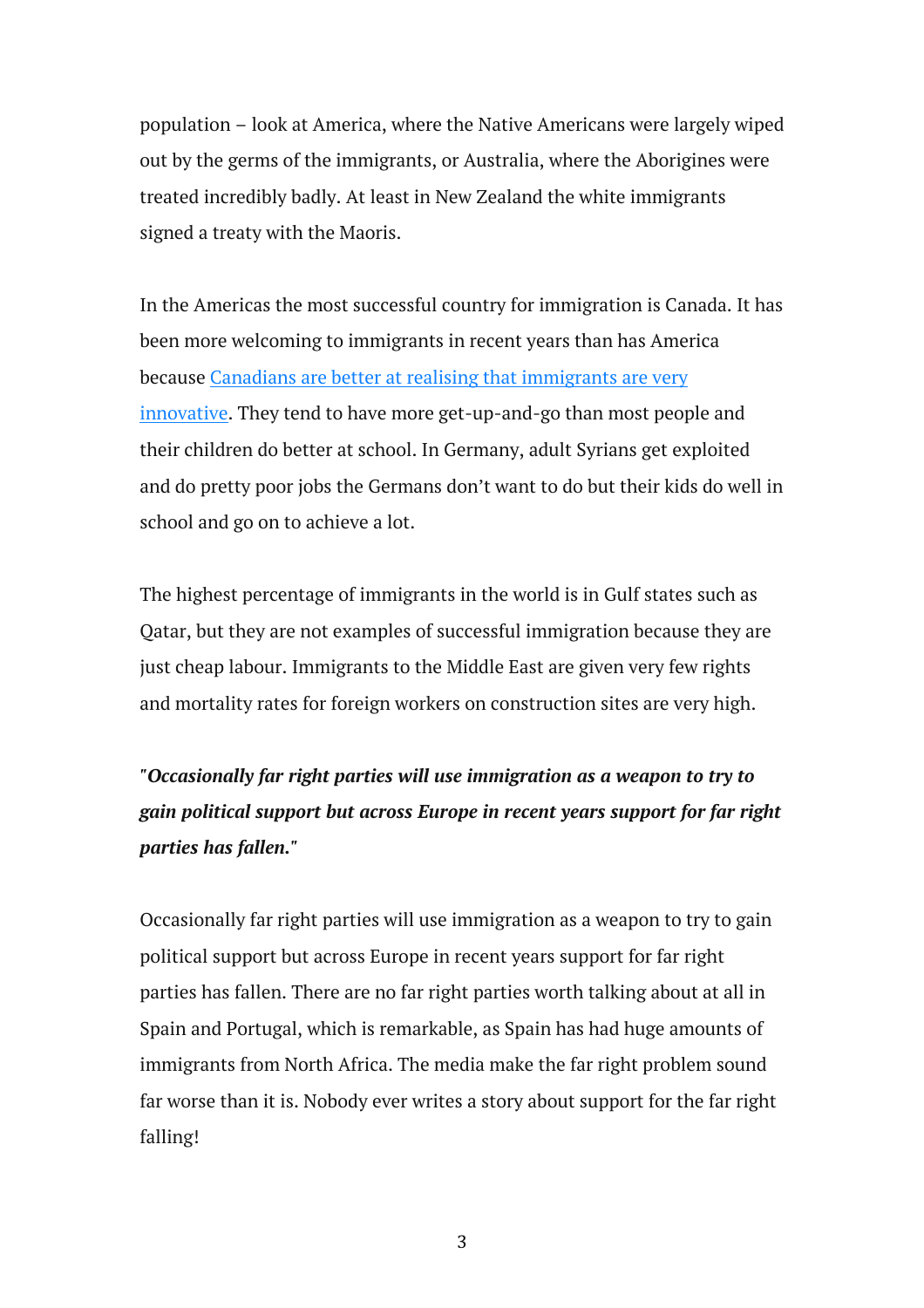The immigration debate can be toxic because it is rooted in ideas about territory and tribe, about invaders coming in and taking over –1066, and all that. Politicians tell people that problems are caused by invaders, but really there are no armies of invaders coming in. It is just people moving across the world, as we always have and we always will.

#### **OLGA ZEVELEVA 60**

PhD researcher at the Department of Sociology, University of Cambridge

It is extremely difficult to define "success" in the sphere of migration policy. It is also difficult to compare any one measure of success across various countries due to different modes of social organization and different migration histories across the globe. In my answer to this question, I will first review two basic policy approaches to migration, and then I will review one policy case that is currently regarded by social scientists as relatively successful - the case of Sweden.

#### **Assimilation and Multiculturalism**

Many social scientists today have come to an agreement that a central part of successful policy is something called integration of migrants in society. This word has a number of different definitions in different contexts, but for migration scholars this usually refers to the adaptation of migrants in their new society combined with the adaptation of society to incoming migrants. So integration is a complex two-way process. Its desired outcome is usually inscribed in policy as one of two things: (1) assimilation, or (2) multicultural society.

**Assimilation means that migrants give up their own patterns of social behaviour and take on the patterns prevalent in their new societies, so the result is a more homogenous society** (this policy is said to be followed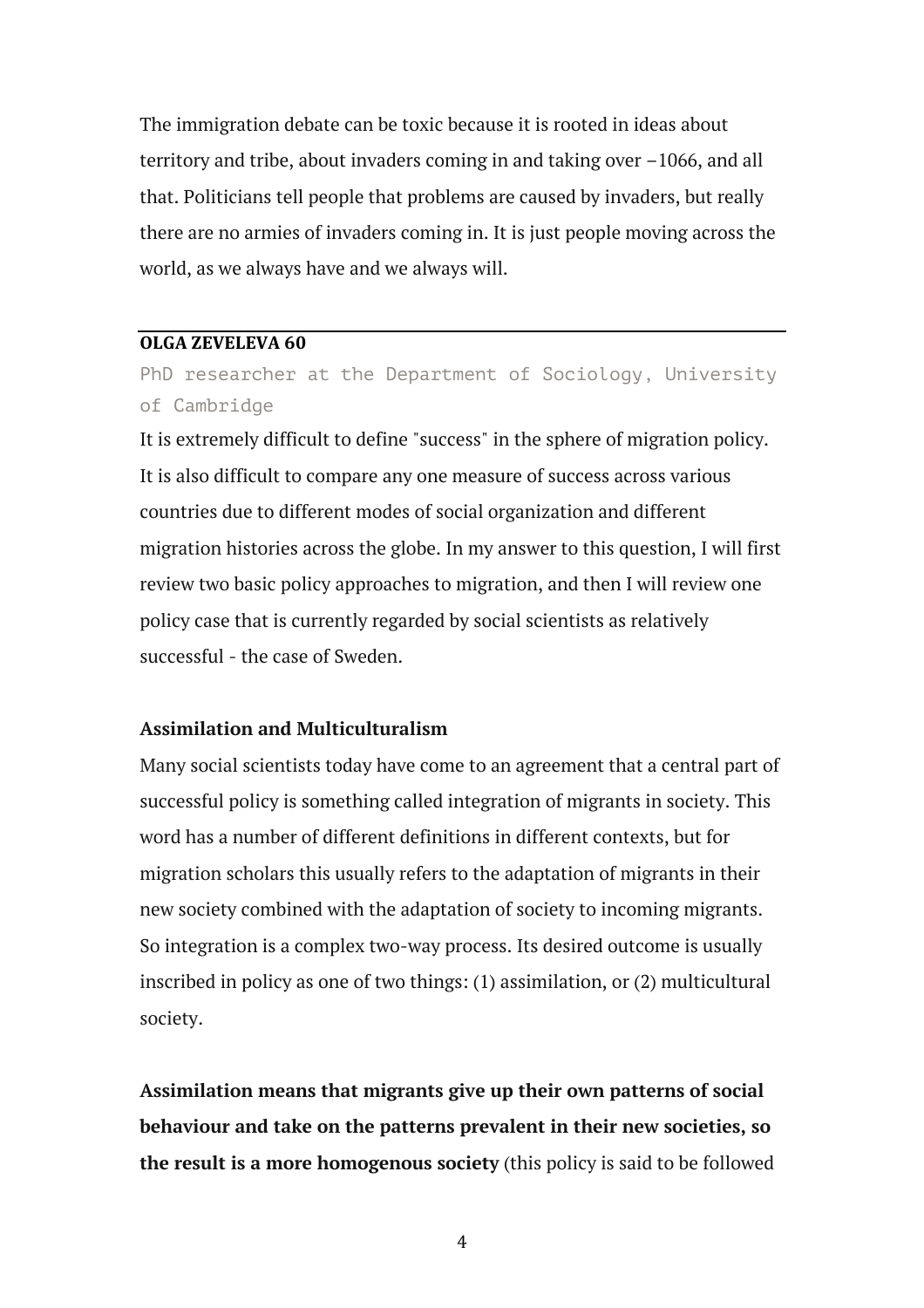in France, for example). **A "multicultural society," on the other hand, generally refers to the coexistence of different patterns of social and cultural behaviors within one society, resulting in a "patchwork" of diverse cultures side by side** (Canada and Australia have proclaimed this as their official approach to migrant integration). While some countries openly proclaim either assimilationism or multiculturalism as the main goal of their policies, in practice many fall somewhere in between, implementing some assimilationist policies, while also trying to be open to the prospect of a multicultural society.

So if assimilationist policies, broadly speaking, aim to make migrants "dissolve" socially and culturally in the societies they move to, then we would measure assimilation by how far migrants reflect the employment levels, education levels, income, and political behaviours of the receiving society. The problem with this approach is that the society of any country is incredibly complex, diverse, and varied, so it is unclear which groups in society the migrants should be "assimilating" into and which groups policymakers should be comparing migrants with. Assimilationism is also based on the underlying logic of a zero-sum game: the paradigm implies that if migrants do not assimilate, then other members of society somehow lose out. This assumes a fundamental conflict of interest between migrants' interests and those of the rest of society. In my view, however, there is no empirically proven basis for this. Moreover, I do not believe that difference between people inherently leads to conflict.

If multiculturalist policies aim to provide an environment that is friendly towards the coexistence of various cultures that retain their specificities side by side, then measuring the success of multiculturalism would involve assessing levels of conflict between groups, attitudes towards difference in society, access of various groups to various services and opportunities for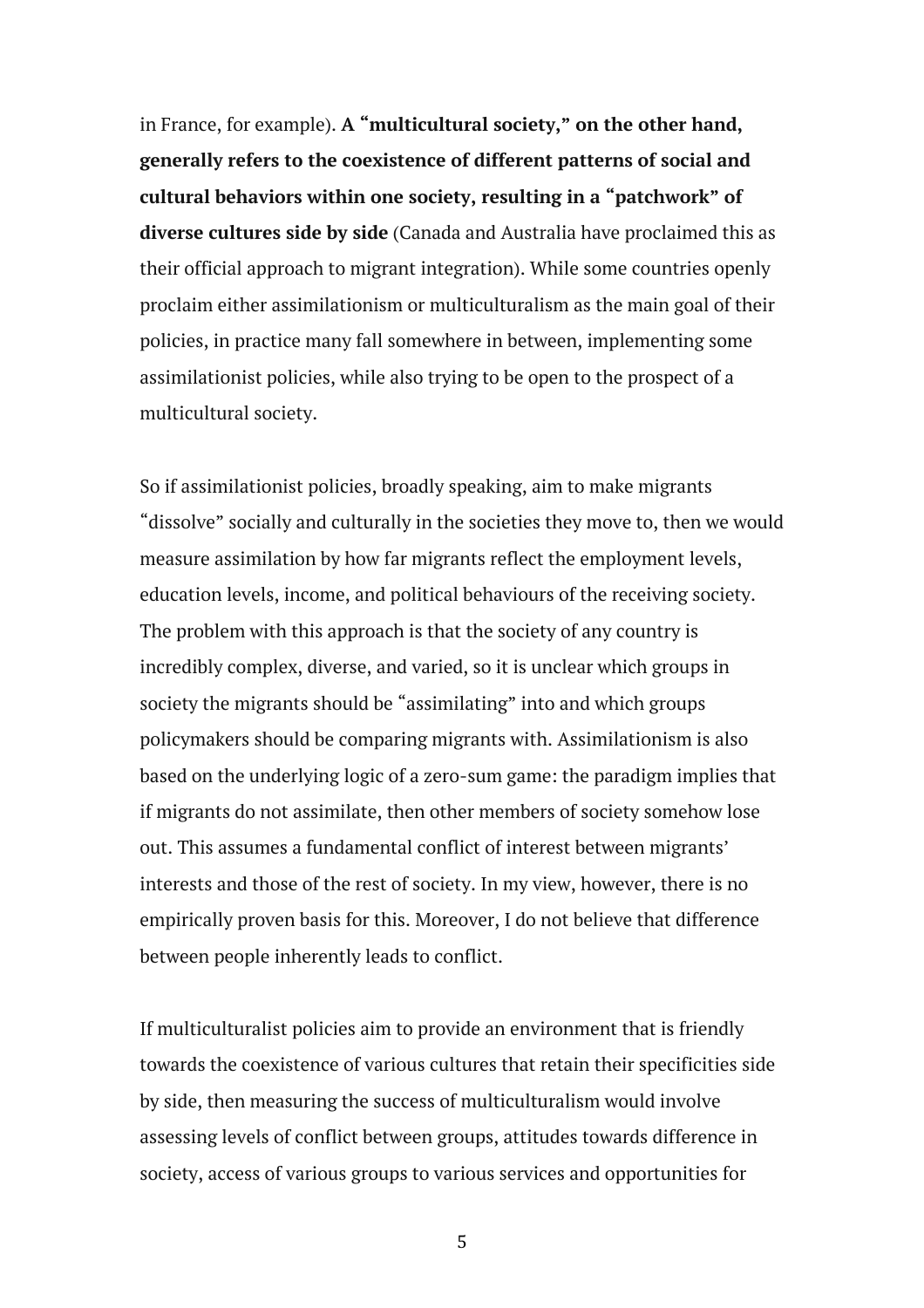development and growth, levels of political participation and representation at different levels of government.\* Multiculturalism has come to mean many things: a set of concrete policies that uphold a diverse society; a politicalnormative term that refers to the preference for diversity in society over homogeneity; and an analytical term sociologists use to describe the state of a given society. Below I will describe a country case where multiculturalism was embodied in a set of working migration policies.

One major study from 2011, conducted by the British Council and the independent European non-profit "Migration Policy Group," ranked 31 countries in Europe and North America on their migration policies using a variety of different criteria (employment opportunities, access to education and anti-discrimination legislation). Sweden ranked number 1, with Portugal, Canada, Finland, and the Netherlands following close behind. The bottom five were Lithuania, Malta, Slovakia, Cyprus and Latvia. The UK came in at number 12, tying with Germany. The US ranked 9th. In more recent studies, Sweden has remained at the top of such rankings. For this reason, below I will consider the case of Sweden, a state that follows the multiculturalism paradigm.

### **The Case of Sweden**

In Sweden, about 15% of the population is foreign-born, and about 100,000 new migrants come to live there every year. Below I outline the main characteristics of Sweden's policy, based on information from the Migrant Integration Policy Index (MIPEX):

• **Data-driven policies:** Swedish integration policies are evidence-based and responsive to new data. Mainstream services, such as healthcare, are developed and continuously scrutinized to serve a diverse population. Working groups target "hard-to-reach groups" in society to make sure that these groups also have access to the same services as citizens.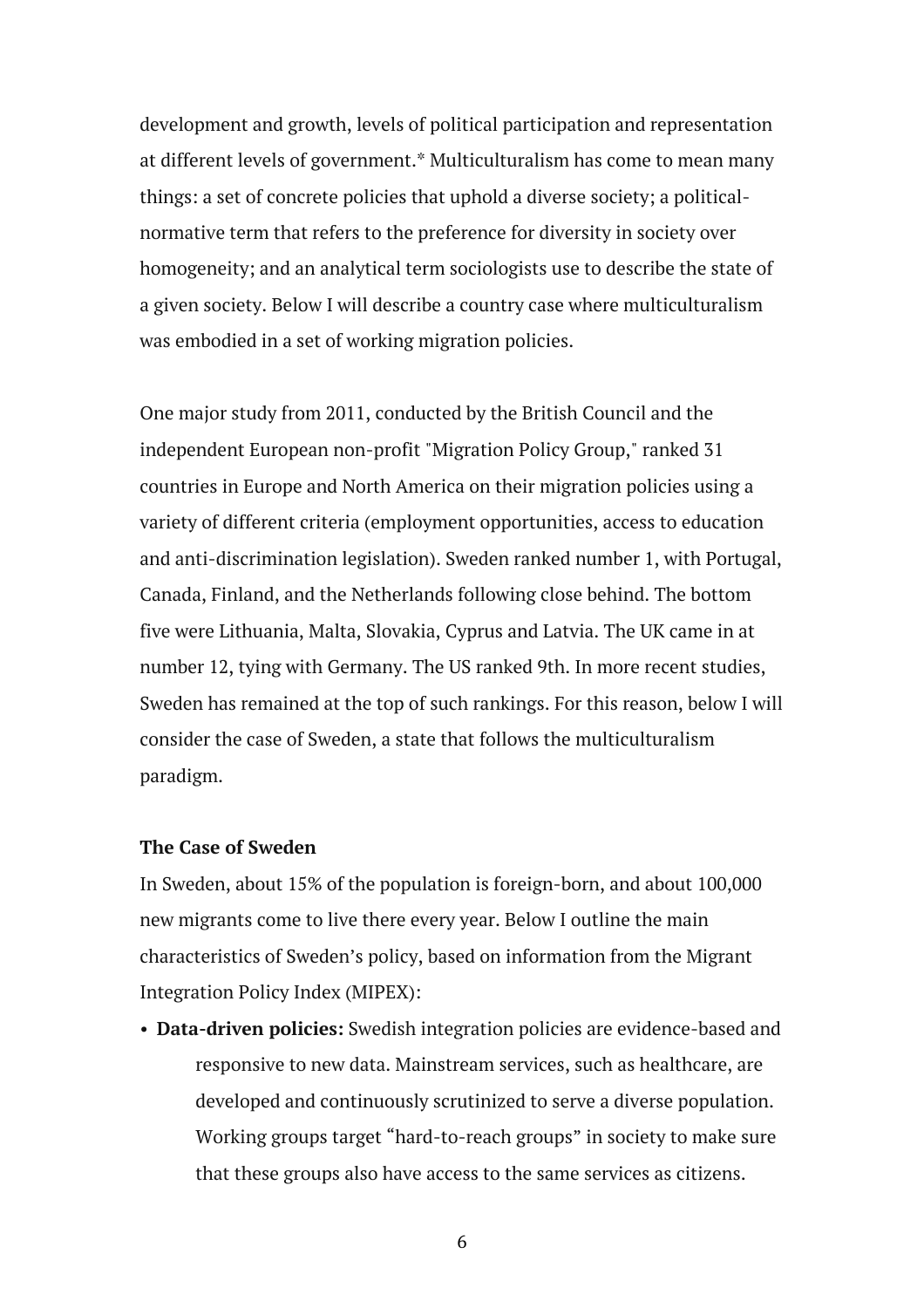- **Relatively easy family unification:** importantly, immigrant families face fewer obstacles in Sweden than in many other countries to reunite with family members. Policies allow family members of immigrants already residing in Sweden to join them and take up residence there.
- **Relatively easy, clear path to citizenship and acceptance of dual citizenship:** Sweden offers a clear path to citizenship: permanent residents are legally entitled to secure citizenship after 5 years of residence in Sweden, and those who obtain Swedish citizenship are allowed to keep their other citizenships as well.
- **Opportunities for political participation:** immigrants without citizenship can vote in local and regional elections and can form and join associations, political parties, media organizations. Civil society organizations work to inform immigrants of these rights and opportunities.
- **Access to healthcare:** healthcare entitlements are the same for Swedish citizens and immigrants.
- **Equality legislation that protects migrants from discrimination:** migrants in Sweden have better access than migrants in many other countries to the judicial system and to protection against discrimination. There are many laws and regulations in place in Sweden that forbid discrimination against people on the grounds of race, ethnicity, religion, nationality. Victims seeking justice have relatively good access to mechanisms for enforcing these laws.
- **Inclusive schools:** While there is still room for improvement, Sweden boasts a relatively inclusive school system in which children of various backgrounds have the chance to be educated side by side. Sweden has also funded bilingual education and mother tongue instruction in schools to support the needs of children with various linguistic backgrounds, giving children opportunities to maintain and use their first language alongside Swedish.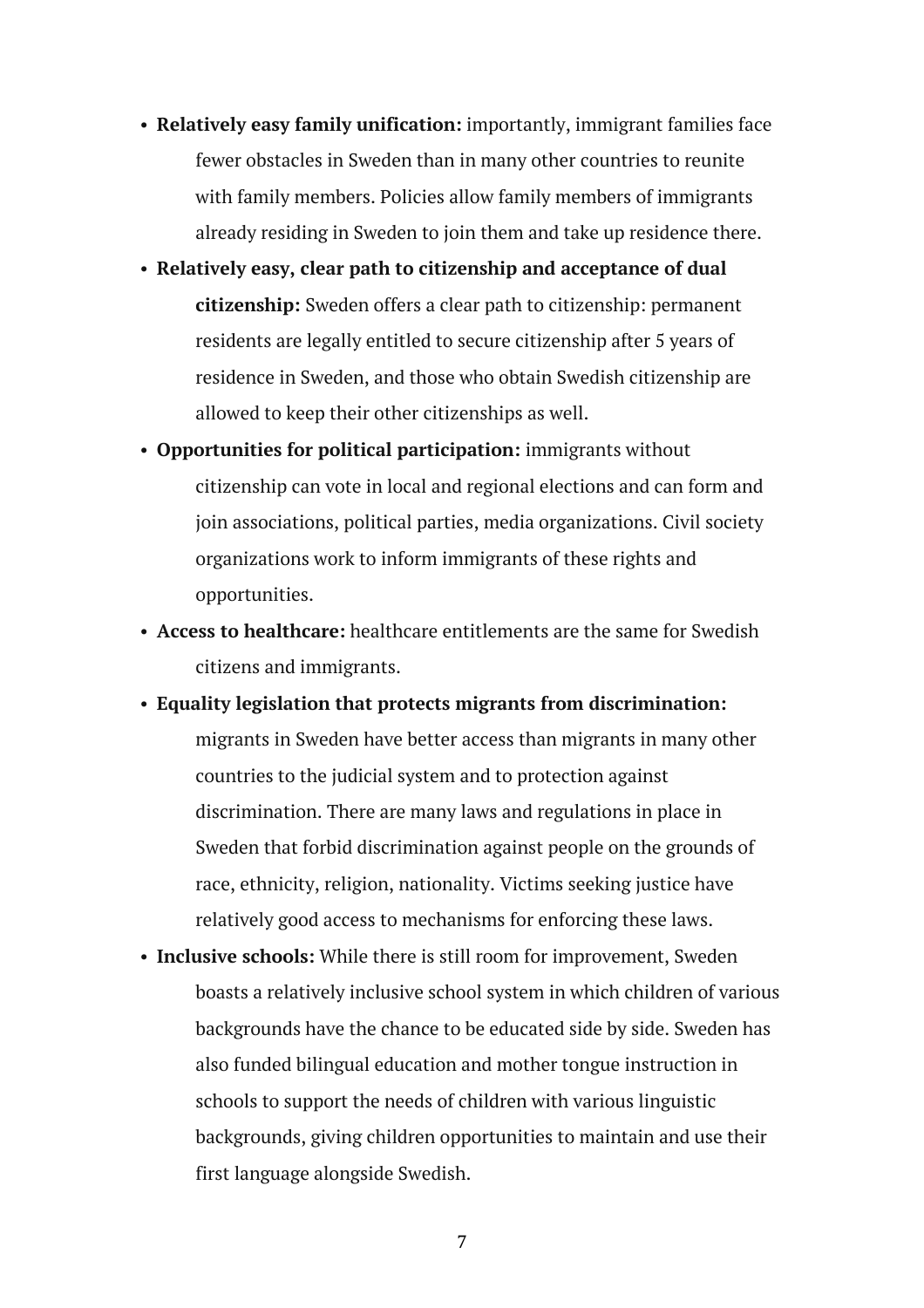• **Public opinion:** there is a general consensus among the public in Sweden that immigrants should benefit from the same rights as citizens.

Based on this information about Sweden and on other sociological studies about migrant integration, we can conclude that migrants "integrate" better in societies that have targeted employment policies for migrants and low employment discrimination. In addition, securing residence, securing family life, and granting citizenship help achieve better employment outcomes for migrants. Studies have also shown that children with a migration background succeed in school systems are inclusive and educational programs are targeted towards the needs of migrant students. Several studies also indicate that a clear path to citizenship is important for the success of migrants. Over the past two decades, elements of multiculturalist policies have been strengthening in Western European countries. Despite recent rhetoric about the "failure of multiculturalism," we have not seen any actual significant retreat from multiculturalist policies in those countries where they have already been implemented.

As we can see from the discussion above, relative success of a migration policy is very contextual and depends largely on the paradigm a country follows with regard to its migrant population. Moreover, it is important to note that migration and integration policies today are mostly state-based, i.e. carried out by governments of nation-states. But the processes of migration and integration are very complex, multifaceted, as each migrant crosses many borders and lives across different societies, sometimes splitting time between countries or retaining very close ties with people across the globe. We also should not lose sight of the vast global inequalities that shape migration patterns, feed prejudice and racism, and result in the structural inequalities that migrants come into contact with when arriving in a new place of residence.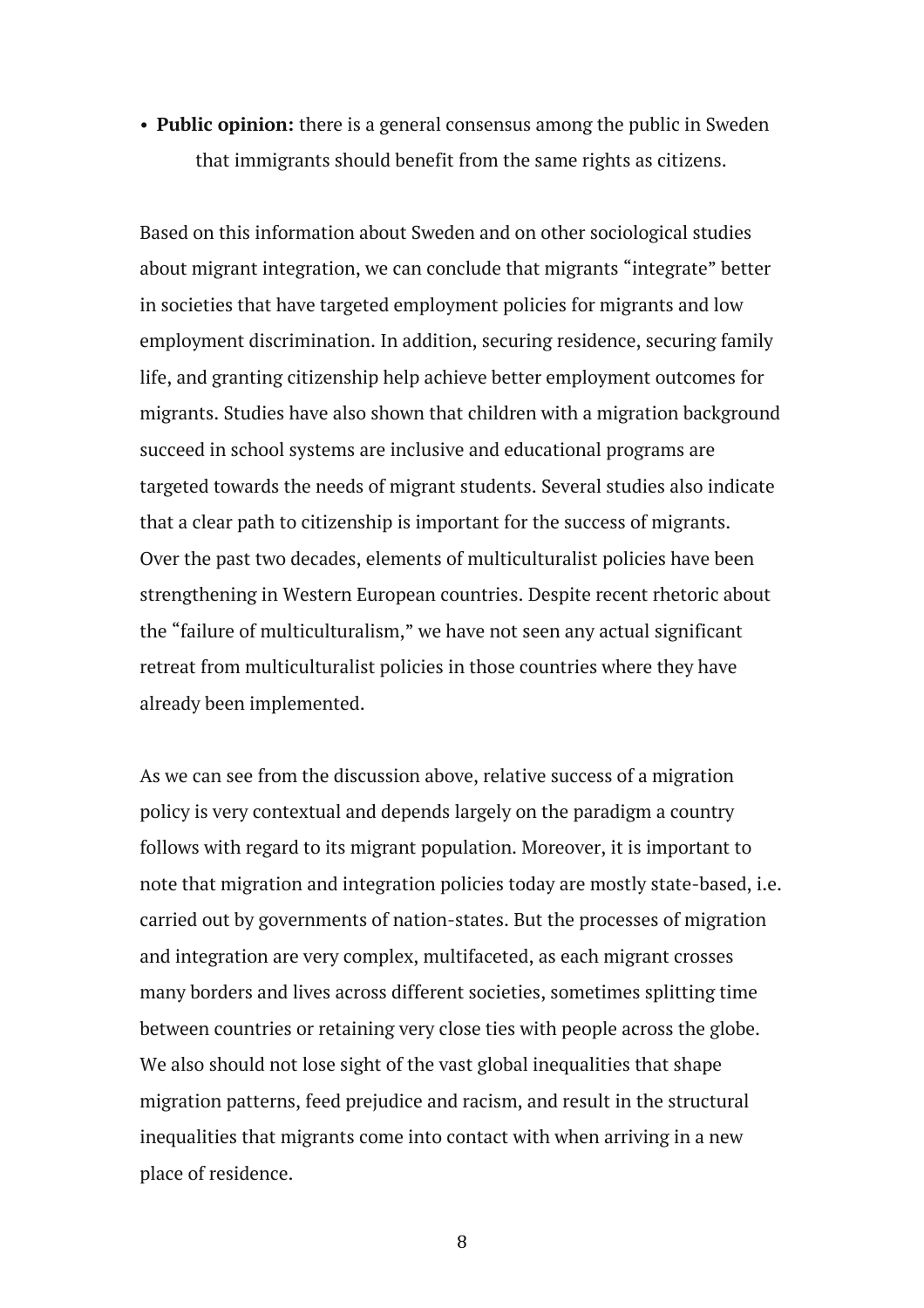Moreover, even when we try to analyze what a successful migration policy could look like within nation-states, we should still try to stretch our imaginations and keep in mind the complex life stories and social structures that resulted in migrations across the globe, and by imagining these experiences we can envision a world where integration into a simplified and imagined "host" society is supplemented by networks of transnational solidarity across different societies and different social groups.

\* *To complicate things further, some migration scholars use the words "integration" and "multiculturalism" interchangeably (in which case the two policy outcomes would be either assimilation on one end of the spectrum, and integration on the other), but for our purposes in this answer we have viewed assimilationism and multiculturalism as two "ideal types" of policy sets, with a common goal of some form of migrant "integration."*

> December 2016

## **DANNY DORLING INTERVIEWED BY IAN GITTINS What happens in societies where social mobility ends?**

You just have to look at a country with virtually no social mobility, and a great example is Brazil. Most countries have had periods of relative equality and inequality, such as the dip in inequality that happened after World War II. Brazil hasn't. It has effectively had terrible inequality since it was colonized by Portugal in 1500.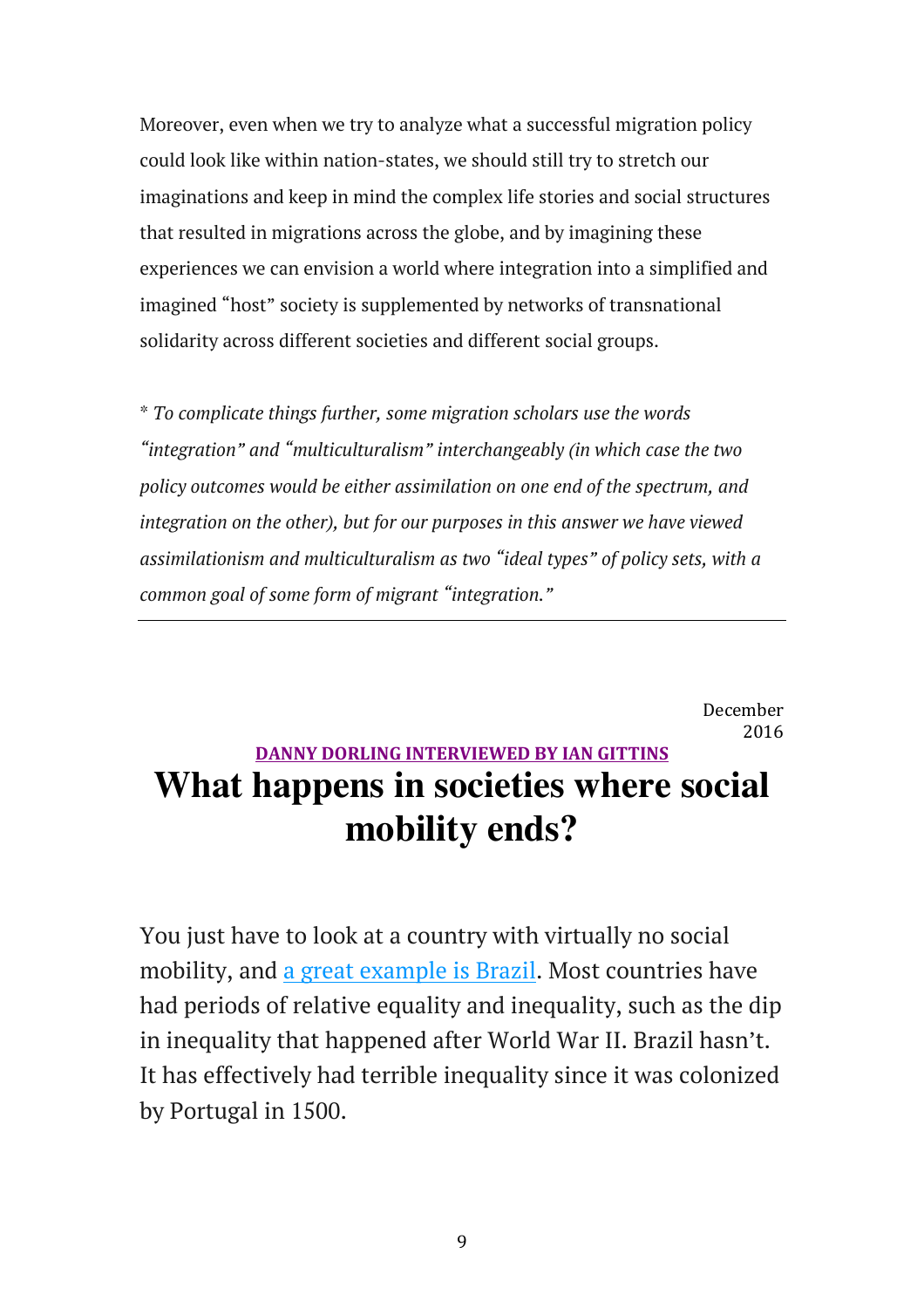*"Why should the elite welcome social mobility? People see it as a good thing because people from the bottom come up to the top – but it needs an equal number of people from the top to go down to the bottom."*

Brazil has an inherent belief in inequality amongst its elite. Behind it is racism – the elite tend to be lighter skinned, which dates back to slavery and seeing the indigenous people as inferior. The country has every kind of barrier to social mobility, and terrible exploitation. Even when people think they're moving upwards, they're usually being tricked.

One result is obviously extreme income inequality. Brazil has low tax and investment in *public services*, with all that that entails. A very common sight in Rio is huge billboards advertising plastic surgery for the rich, and homeless people sleeping beneath them. Crime is rife and the rich have a vast number of gates and metal bars around their homes.

It's terrible, but there is passive support from America for this way of carrying on. America criticises Cuba endlessly but it never criticises Brazil. Well, Brazil is what Cuba would have been if they hadn't had Castro's revolution.

Across the world, there is a very high correlation between low social mobility and high income inequality. The simple reason is that when you have high income inequality, the affluent try very hard to get their children into the top 10% of earners because the consequences of not doing so are so bad. In Brazil, the publicly funded universities accept mostly rich kids and the very few poor kids who go have to pay high fees to go to private universities, which is shocking.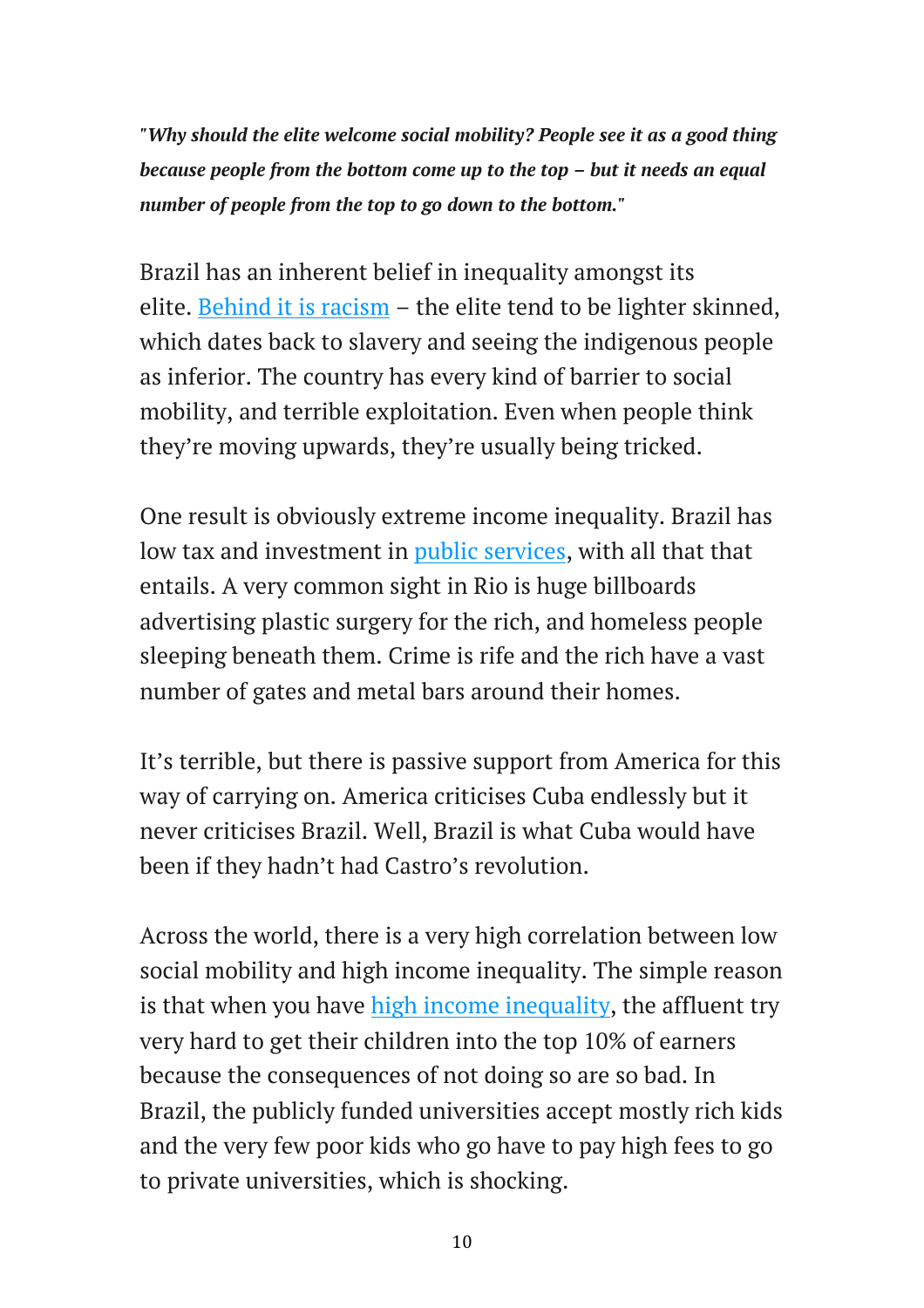Yet why should the elite welcome social mobility? People talk of it as a good thing because they like people from the bottom coming up to the top, but they rarely realise that it needs an equal number of people from the top to go down to the bottom. They also don't realise the idea of social mobility is cherished in unequal countries as an excuse for inequality. People say it's OK to be unequal as long as we give people at the bottom a chance of getting to the top, whereas what we actually need is a society where the level of social mobility doesn't matter so much because the gap between the top and the bottom is relatively small.

I have a daughter. In a more equal, normal European country than Britain, if she said she wanted to be a nurse, I wouldn't have to worry that she would never be able to buy a house and would be paying rent for the rest of her life. You don't just get more social mobility in more equal countries – you also don't worry about it so much.

One problem about social immobility is that it creates more social immobility. If society is effectively segregated, people mix far less, so few people marry outside of their social class. This squares the inequality, because a household where two people are lowly paid is much poorer on aggregate than a household where both partners are well paid.

In a very unequal society such as Britain, anybody who does marry into a better off family is inevitably viewed as a gold digger. Even then, the rich party will want a pre-nup agreement, which is designed to prevent any equalisation of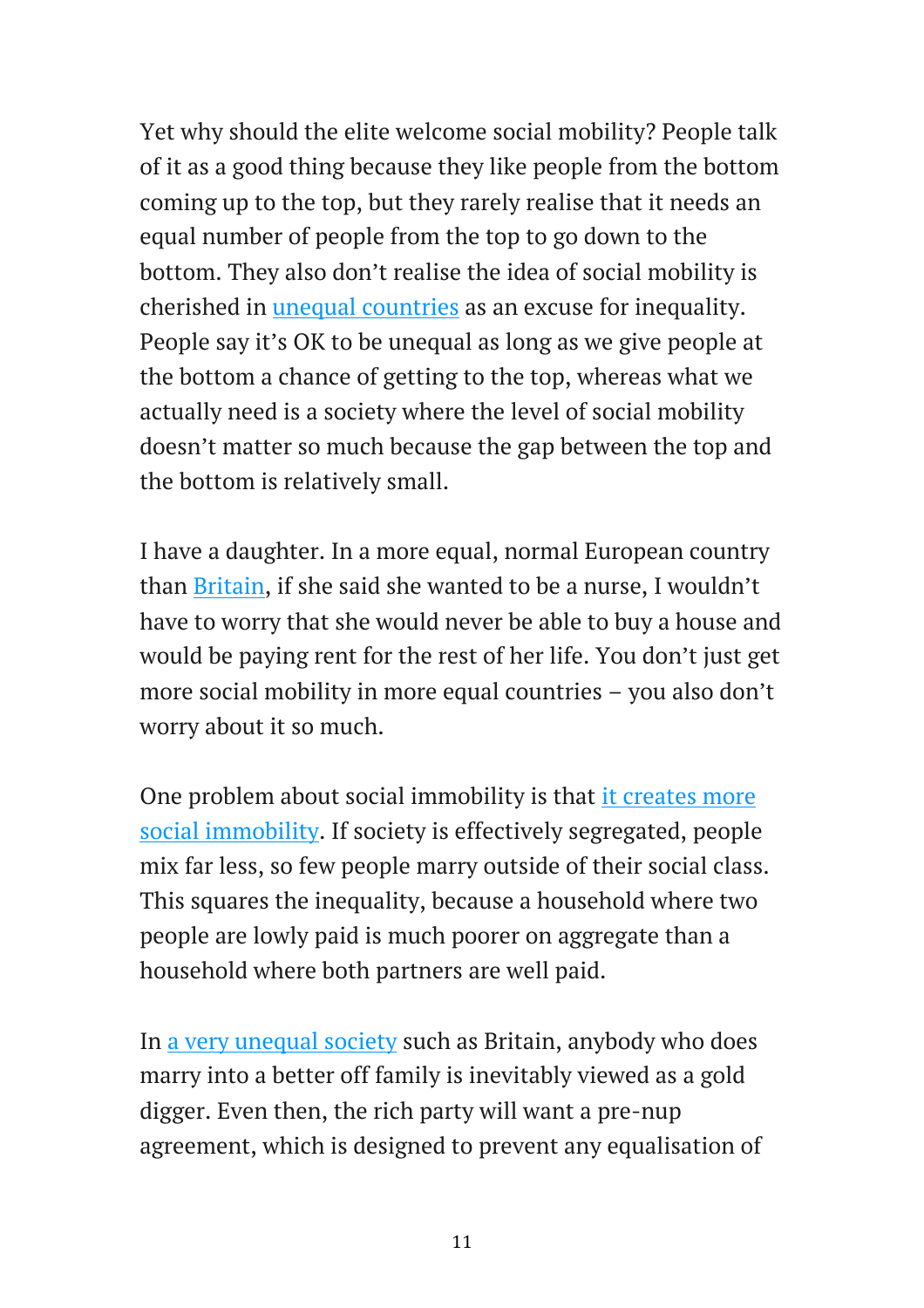wealth in the event of a divorce. Socially mobile countries don't need pre-nups.

The best way to increase social mobility would be to have fewer jobs at the bottom of society. Currently we have a government who are obsessed with the employment rate and who feel that the more people they can get into work, the better. This has resulted in a huge increase in awful low-paid jobs that are not really needed: call centres, and people cycling around delivering pizzas because it is so cheap that people can't be bothered to go and fetch their own pizzas. In more equal, socially mobile countries, you don't see people doing those jobs. It's almost invented labour.

A hard Brexit could make our social immobility even worse. If Britain leaves Europe completely, our ability to shelter the world's tax havens – a lot of which are in Crown territories – and allow London to turn into a tax haven would increase. Right now, we are teetering between two options: 'Do we want to become more equal, or shall we be that country again which has lots of servants but at least has some trickle-down from the super-rich?'

We started off here talking about South America, and one consequence of social mobility coming to an end has historically been a revolution. Revolution has never really been the British way, but when people realise that their children's future is likely to be worse than their own, they react in unusual ways. Just look at Brexit! In a way, that's what Brexit is – a British revolution.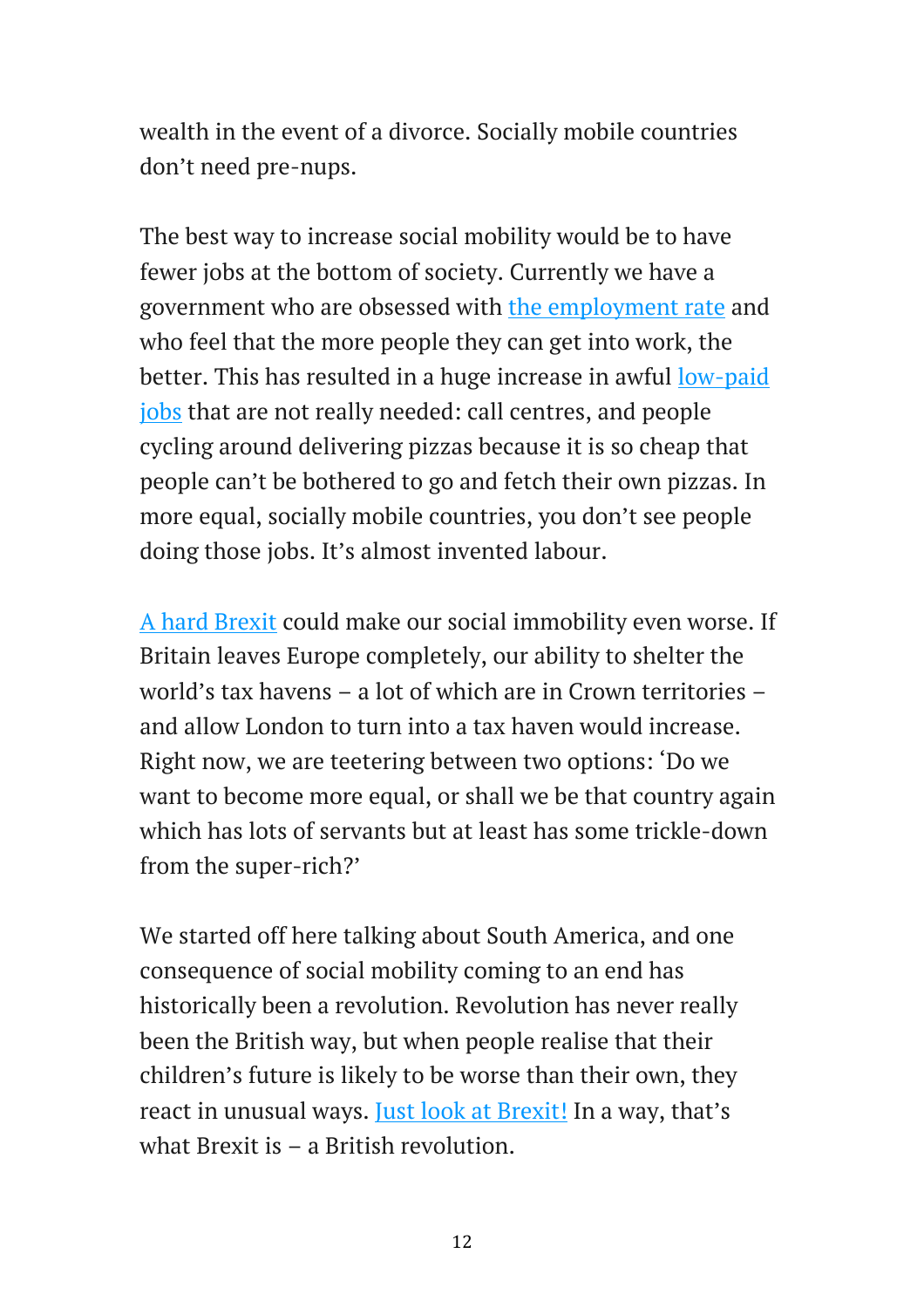## **How unequal is Britain in 2016, historically speaking?**

It's terribly unequal. Britain is by far the most unequal country in Europe – in fact, only America rivals us in the entire world – and right now, in times of income inequality, we are back to the levels of some time in the early 1930s. In terms of wealth inequality, we are actually more unequal than that now.

It really is quite a statistic. It means that Britain in the 21st century has the same level of inequality that it did in an era when the main working-class jobs for men were in the mines and agricultural labour, and for women was being a servant. We are as unequal as a period of servants, of top hats, and of people wearing different clothes according to their social class. The difference is that by the 1930s, wealth inequality was reducing. That's not the case right now.

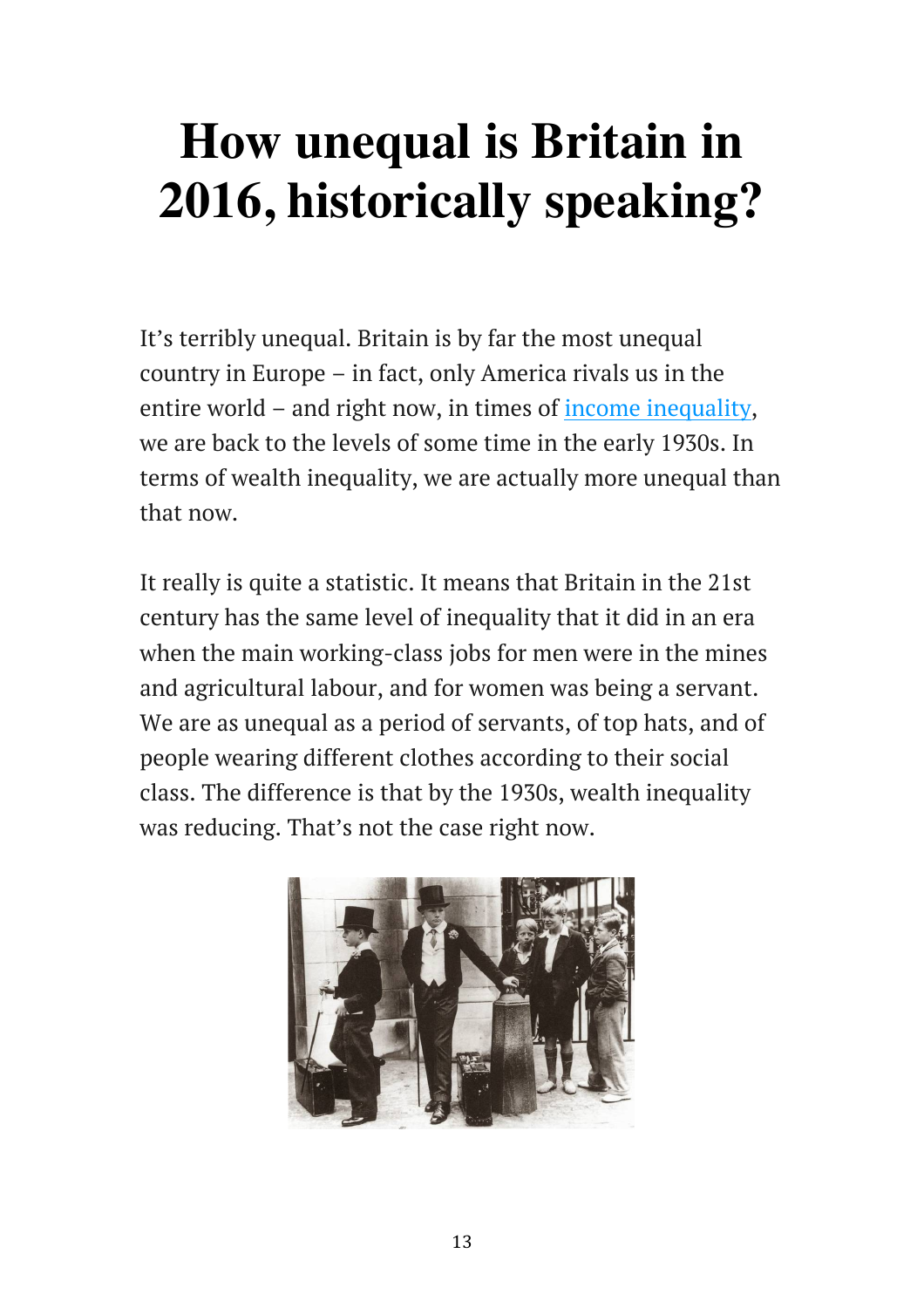• *Welcome back to pre-war Britain: "We are as unequal as a period of servants, of top hats, and of people wearing different clothes according to their social class. But in the 1930s, wealth inequality was reducing. It's not now."*

Historically, the height of inequality in the UK to date was in 1913, just before the First World War. Before the war, there was a belief in Britain that the people at the top of society deserved to be there, and deserved to have servants, and deserved what they had, because they were different. After the war, there was a change in the national mood to "Normal people deserve a decent life" and "It is wrong to be greedy".

So, inequality fell dramatically from the First World War all the way to the late 1970s. It didn't really matter which of the two political parties was in power. Lloyd George helped things along, as did the formation of trade unions and a new Labour Party. Inequality was already falling when Labour came to power in 1945 and it continued to do so during their period in charge.



Source: Danny Dorling - Fair Play, The Policy Press, 2012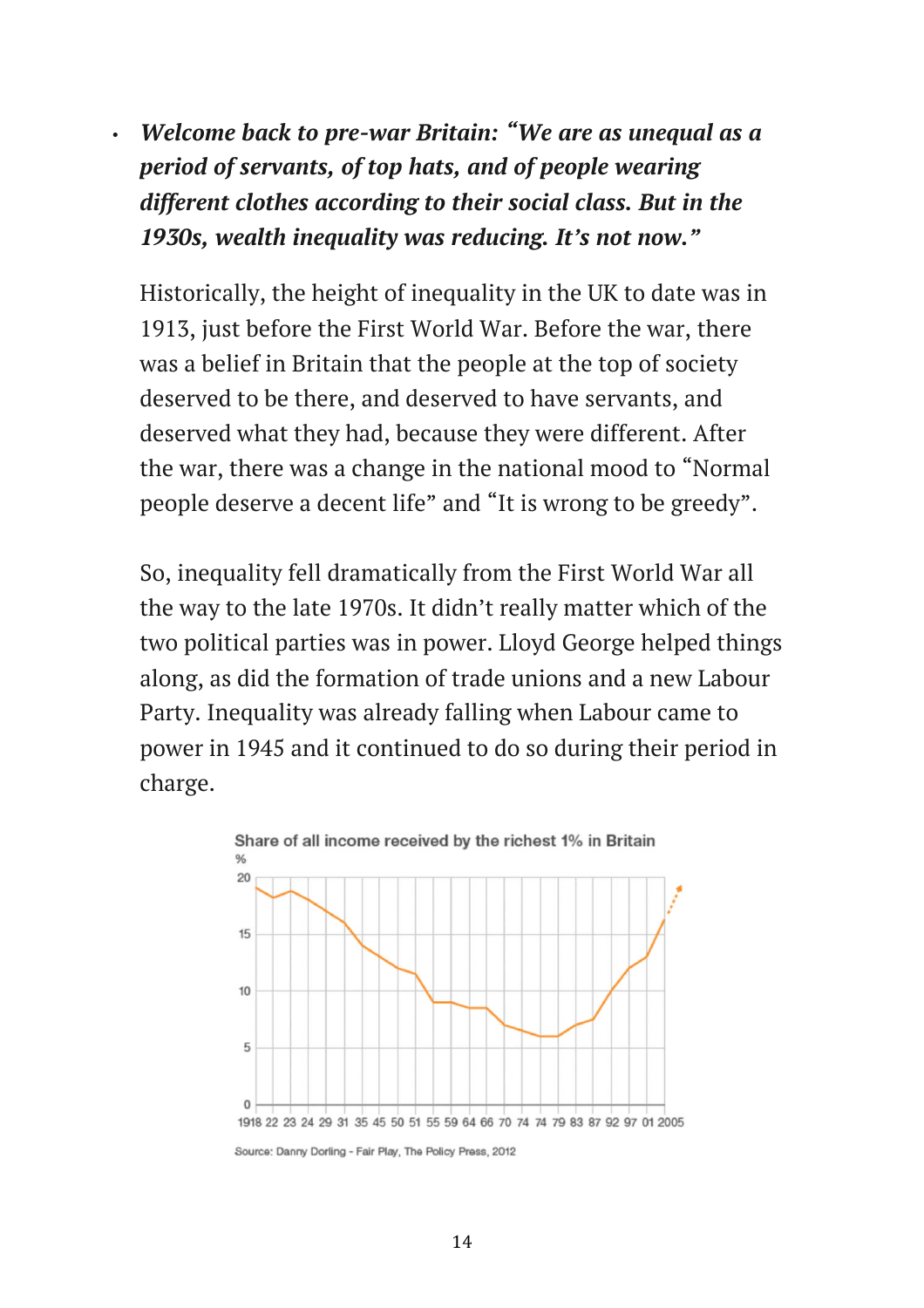However, inequality also fell during the thirteen years of Tory rule from 1951-64. The Harold Macmillan government built a lot of council housing. It continued to decrease under Harold Wilson in the 1960s and it also fell under Edward Heath. The main reason was that from 1913 right through to the late 1970s, both political parties were moving to the left at every election.

This came to a juddering halt with Margaret Thatcher. She reversed the national sentiment of "It's wrong to be greedy" and introduced the idea that "Tall flowers should be allowed to bloom" and "If somebody has a lot of money, it's because they've worked hard for it." Unsurprisingly, inequality rose rapidly under Thatcher, all through the 1980s, although it flattened out a little under John Major.



*Harry Enfield's Loadsamoney: Thatcherism reversed Britain's dislike of greed (for some).*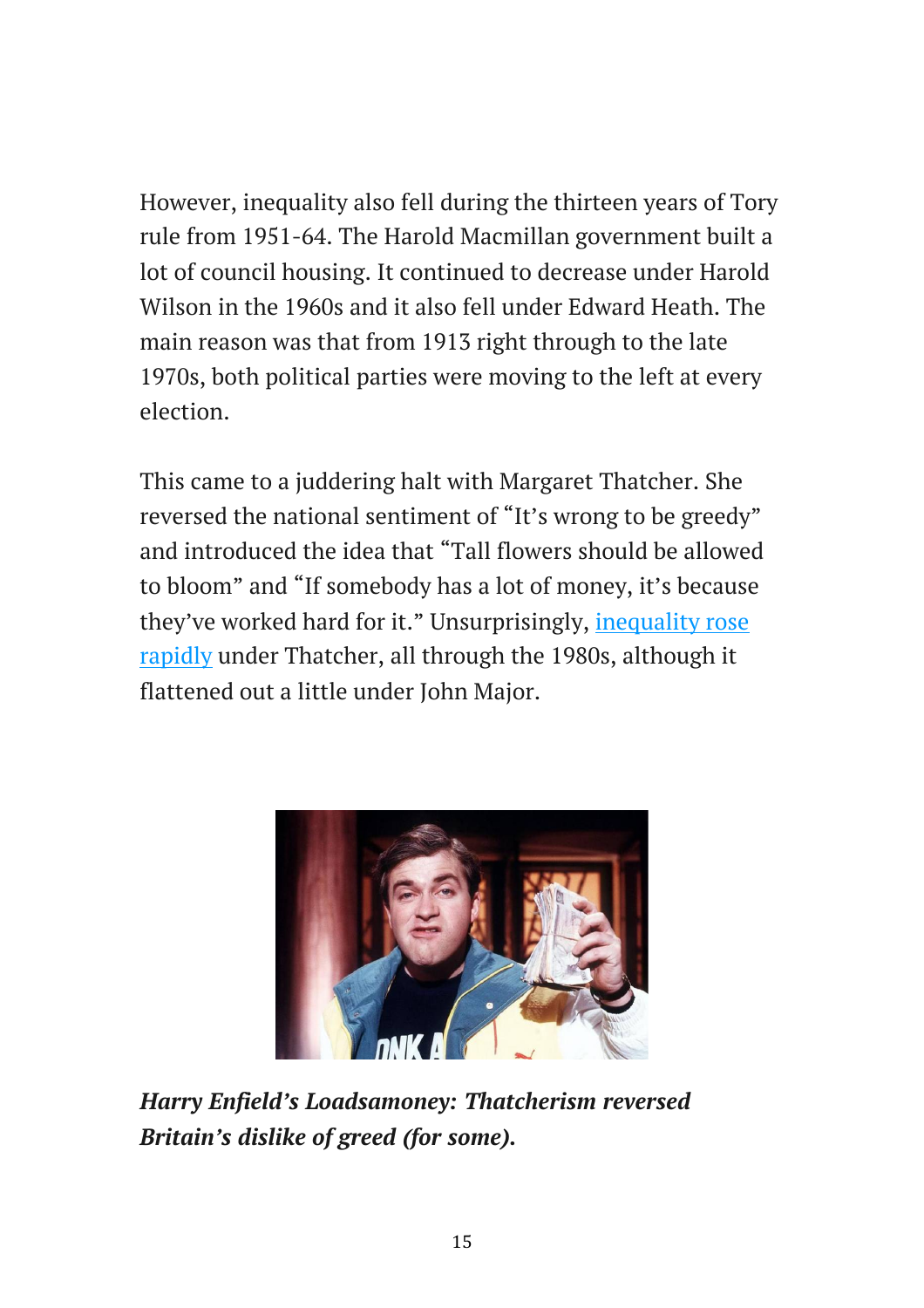It also rose under New Labour and Tony Blair. When they came in, salaries in the finance industry were going up and up, while a "normal" job for a working-class person was no longer a relatively well-paid manufacturing job but working in a shop, on a minimum wage. We also had a New Labour government who not only didn't really want to talk about redistribution, but had come to believe in the trickle-down theory. Blair talked a lot about "equality of opportunity, not equality of outcome" but that really translated to saying "I don't care if inequality is rife."

### *"The inescapable truth is that from 1979 onwards, our two main political parties reversed the trend of the previous 60 years or more and moved judderingly to the right."*

That was partly why, right up until the financial crash of 2008, you saw images of bankers partying in London and buying bottles of Champagne for £40,000. That idea, that if you have a lot of money you flaunt it, has ended now. There are still more than 2,000 bankers earning over  $\epsilon$ 1m a year, but they see ordinary people demanding that Philip Green bails out the BHS pension scheme and they keep as quiet as they can about their money.

Despite this, inequality picked up again when the Cameron and Clegg coalition government came in. The inescapable truth is that from 1979 onwards, our two main political parties reversed the trend of the previous 60 years or more and moved judderingly to the right. We are completely out of step with the rest of Europe – and Brexit can only make that worse.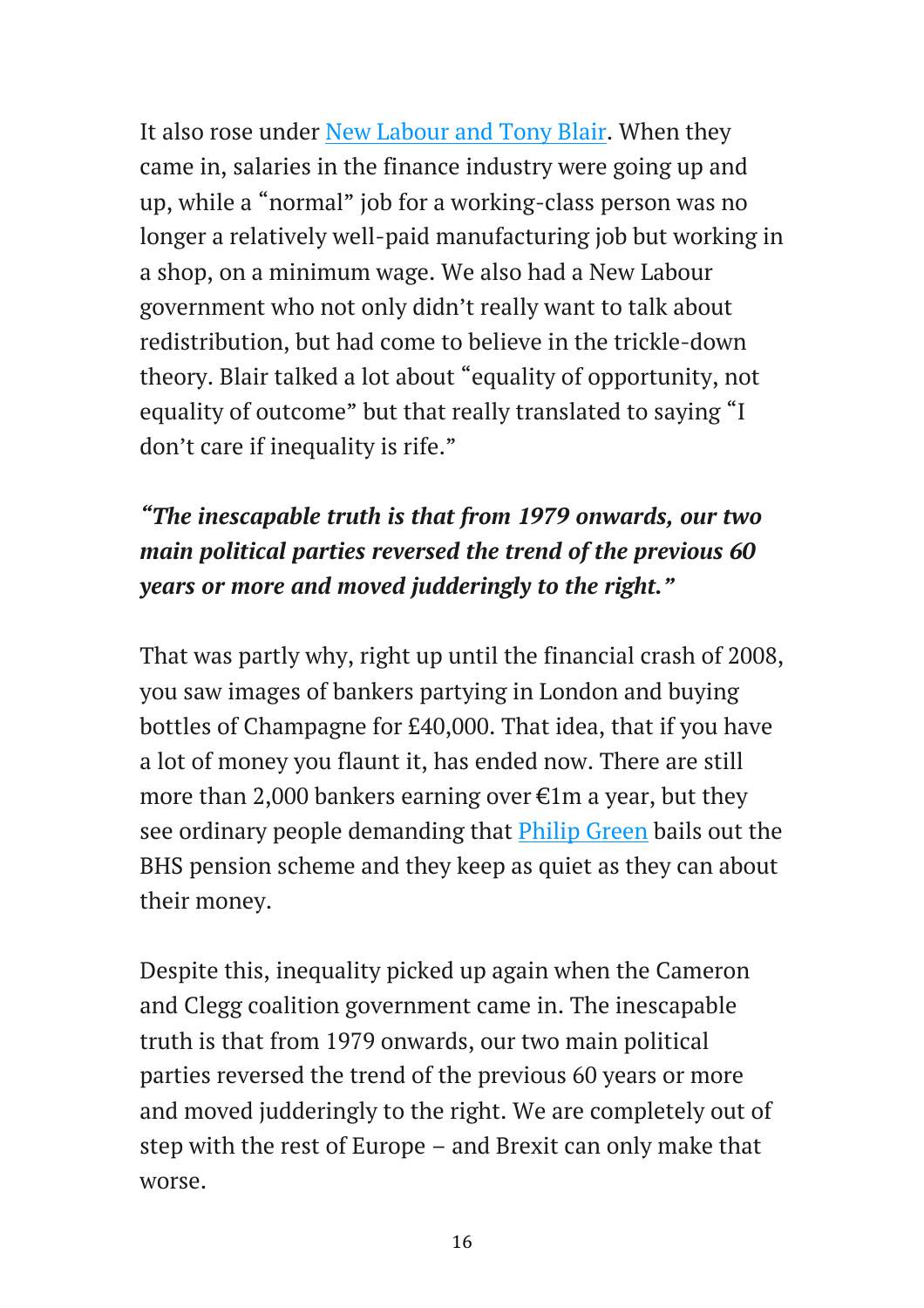When it comes to tackling inequality, Angela Merkel may be seen as a right-wing German leader, but she is more to the left than New Labour ever was. Jeremy Corbyn isn't just a standard issue 1970s or 1980s Labour politician: he's an absolutely standard mainstream European politician today. In a way, we only see him as strange because we have become so strange.

Will inequality in Britain improve in the near future? So much depends on what kind of Brexit we do. Unfortunately, what often happens in Britain since the 1970s is that when the country becomes poorer, the well-off decide to abandon yet more of the rest of society.

*"I'm optimistic that equality will start to get better soon. It has even started hitting the top 10% of earners who go to elite universities and get well-paid jobs in London, who still can't afford to buy homes."*

The irony is that solving inequality could be terribly easy. All you need to do is take a little bit more from the people right at the top, a tiny amount of their income, and you can double the income of the people at the bottom without the people at the top even noticing it. The reason that Philip Hammond doesn't hire 2,000 more tax inspectors and start doing this is that the people the government would be targeting would be, well, themselves and their friends. Just look at the job that Theresa May's husband does [*Philip May is a senior executive at an investment fund company that profits from tax avoiding companies*].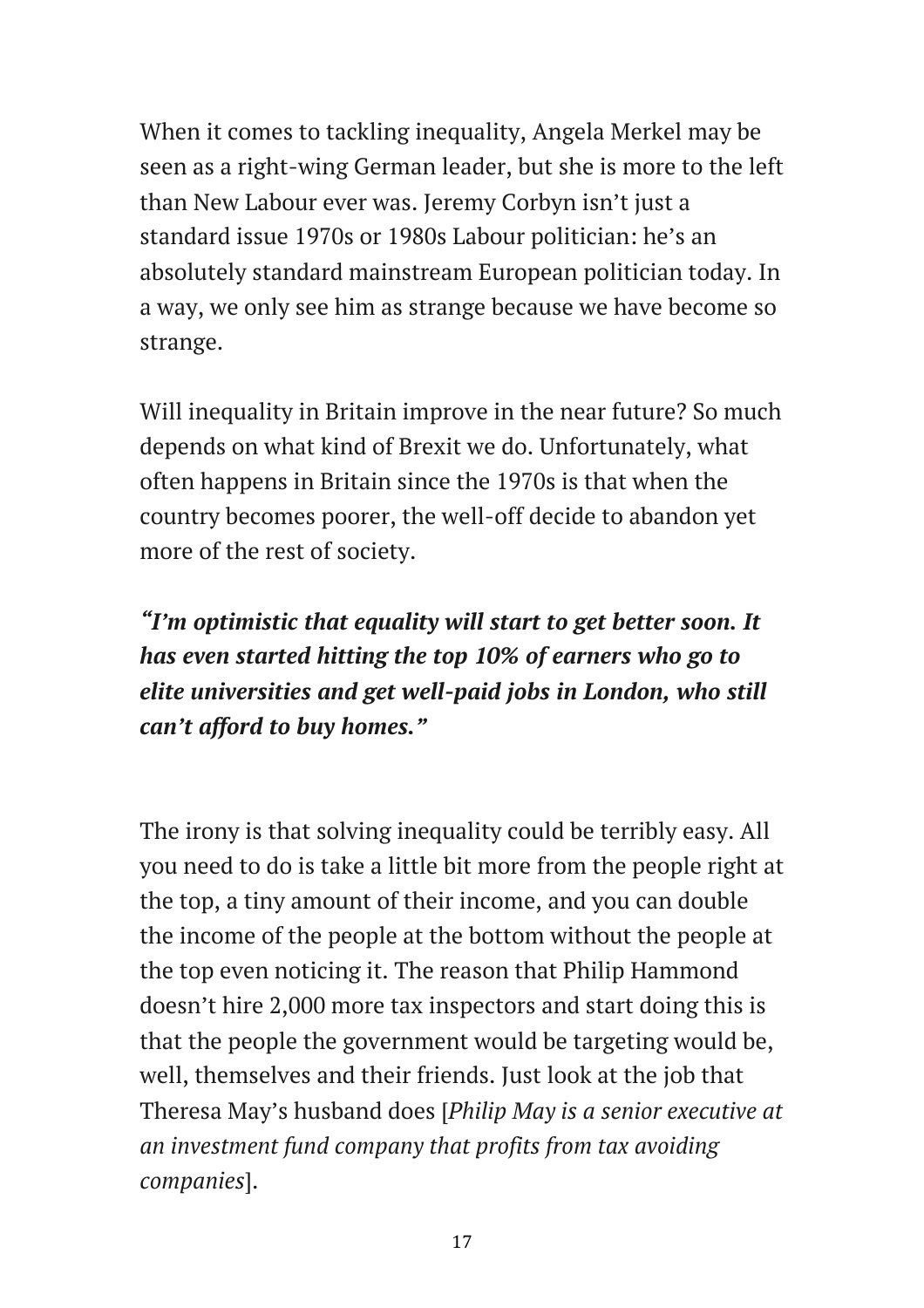Even so, I'm cautiously optimistic that equality will start to get better soon. It has to. The problem is now so bad that it has even started hitting the top 10% of earners – there are people who go to private schools and elite universities and get well-paid jobs in London who still can't afford to buy homes. These are natural Conservative supporters, and their plight is triggering a survival instinct in the Conservative Party that if it loses people like that, it is in trouble. It will have to do something about inequality if it is to survive – and, for better or worse, the Conservative Party has always been very good at surviving.

# **Will anything short of global revolution end the dominance of the 1%?**

Well, the 1% is really a very British and American phenomenon.

The UK and US are by far the most unequal of the 25 richest countries in the world. Only Israel and Singapore come anywhere near our levels. The UK has greater economic inequality than Israel – and the Israel figures include everybody in the Gaza Strip. That shows just how divided Britain is. Broadly speaking, the 1% is anybody who earns £150,000 per year or more, or £200,000 for couples.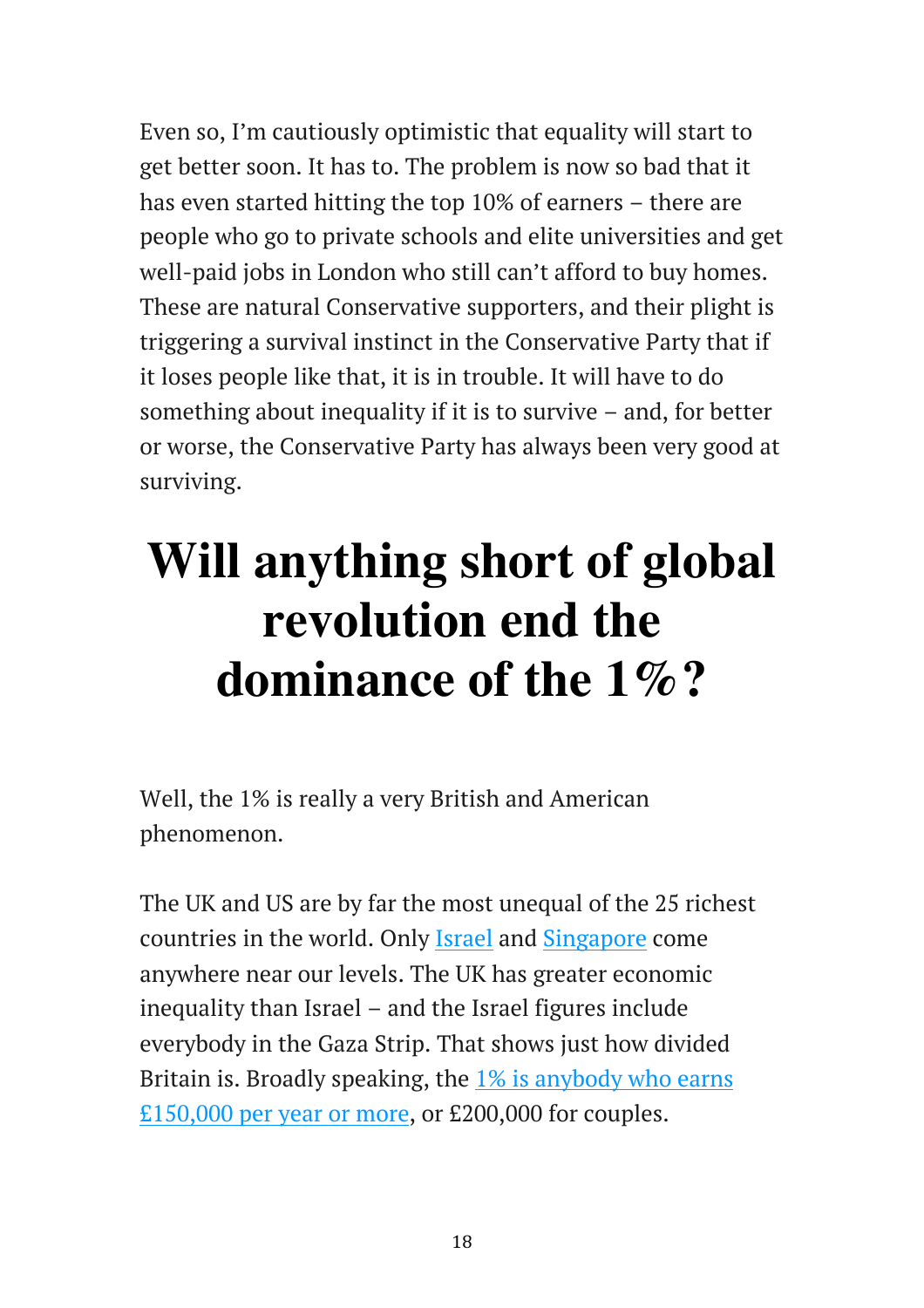Its make up is very varied. They're not all millionaires or multimillionaires but the majority of them work in finance. Only around 3% of the 1% are celebrities, or sports stars like footballers. The 1% currently earn about 12% of all income in the UK. That is the highest level in Europe.

In Switzerland, their 1% take half as much as our 1%. In France, the amount of money that their 1% don't take, compared with our 1%, could fund an entire new national health service. The main reason that people at the top in the UK are taking so much is the cost of housing. It's not that we don't have enough housing: we have more bedrooms per person than ever. Our economic inequality means that we are doing all kinds of things really ineffectively: the 1% have several homes, while junior doctors are going on strike because in London and the South East they can't even afford a bedroom.

It's very plausible to argue that our very unequal society is a legacy of having had an empire, unlike the rest of Europe. That empire earned us money and when it ended, inequality began to rise in the UK because the wealthy in the south east of England didn't want their living standards to fall, and so voted for the living standards of everybody else to fall.

In the UK, the dominance of the 1% peaked around 1913. It started to fall after the First World War because taxes were needed to pay for the war and the only people who had any money were the rich. In fact, losing a war is a very good way of securing more equal societies. The invading force takes wealth away from the aristocracy because they don't want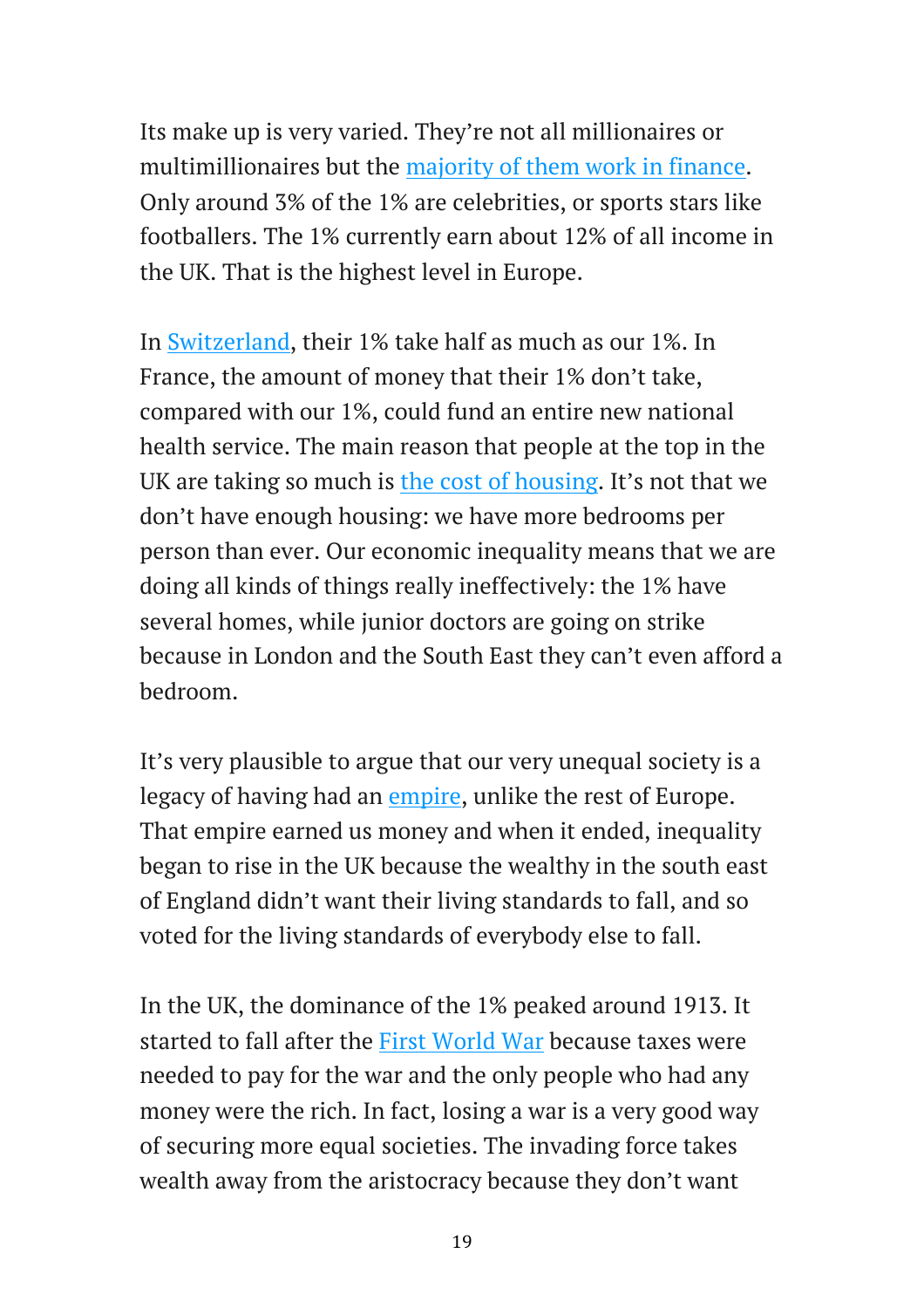another war. Japan was so worried about a possible revolution after the Second World War that it actually handed out land to people in 1946 and 1947 to make a more equal society.

Owen Jones says there are fewer people in the whole of Japan earning €1m a year or more than there are in the Canary Wharf HQ of Barclays Bank. Of course, it is misleading to focus solely on the 1%. Below them the 2% and the 3% are also taking too much. The top 10% in the UK take 28% of all income, which, again, is by far the highest in Europe. But the 1% take nearly half of it. So, how do we end the dominance of the 1%? Well, it is far easier to tackle income than it is to tackle wealth, because the 1% can squirrel their money away in tax havens. If you sort out income inequality, then wealth inequality will get better. That has happened in places such as Denmark.

The best answer is property taxation. The wealthy can hide their money but it is very hard to hide a house. Ed Miliband was on to this before the 2015 election but made the stupid mistake of calling it the Mansion Tax. He should just have called it fairer property taxation and people may have got behind it. Financial crashes also hit the 1%. If, or when, there is a property crash in London, people won't feel good about it but it will result in increasing equality.

In a lot of countries there is a slow and steady improvement in reducing inequality. It is only the UK and the US that are outliers. I think the fact that the two most economically unequal countries in the rich world have both recently behaved very strangely electorally  $-$  Brexit, and Trump  $-$  is